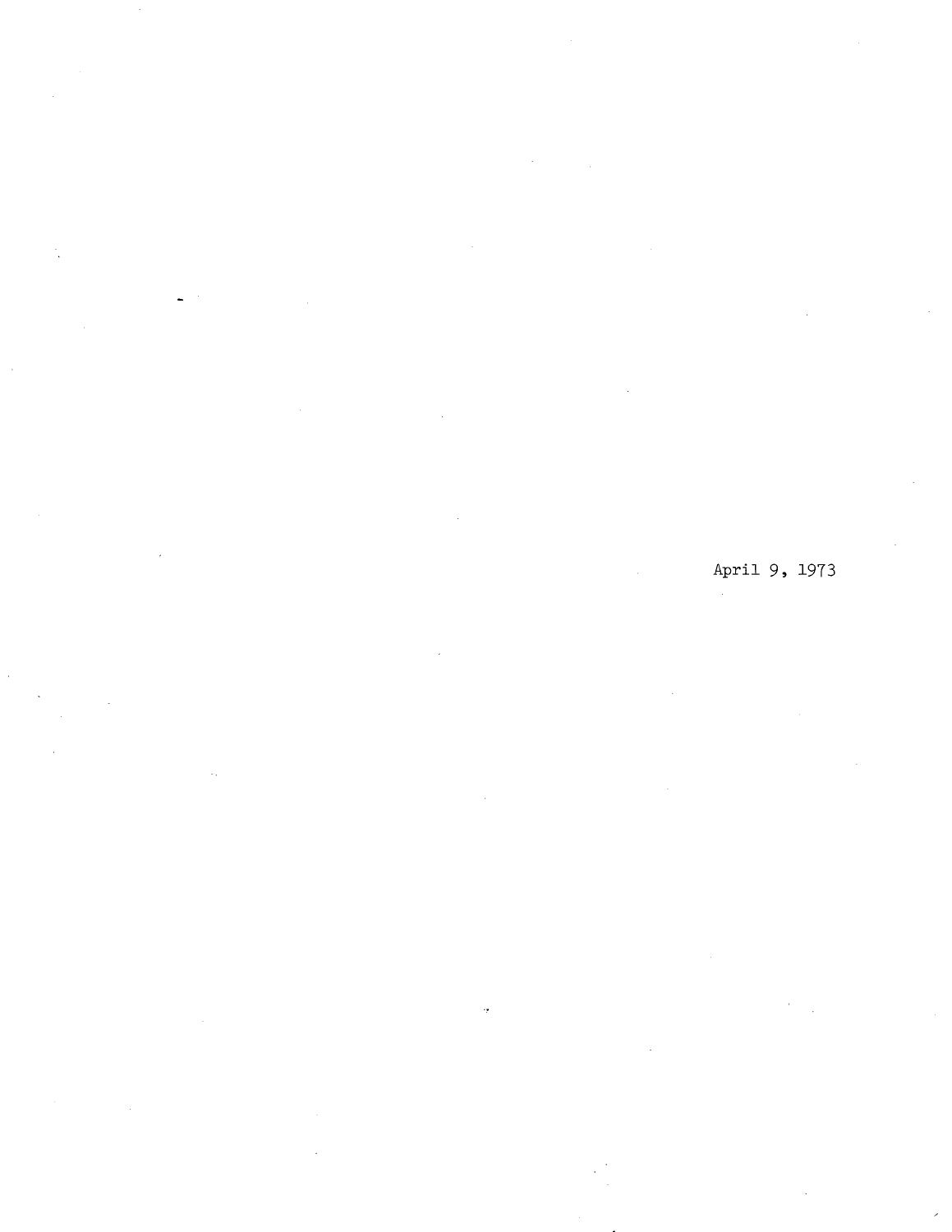### **THE UNIVERSITY OF MANITOBA**

# **Inter-Departmental Correspondence**

**DATE** April 3, 1973

13

| TO.         | ALL MEMBERS OF SCIENCE EXECUTIVE COMMITTEE             |  |
|-------------|--------------------------------------------------------|--|
| <b>FROM</b> | G. Richardson, Secretary - Science Executive Committee |  |
| SUBJECT:    |                                                        |  |

A special meeting of the Executive Committee of Faculty Council has been called for Monday, April 9, 1973, at 7:30 p.m. in Room 250 Allen Building.

The purpose of this meeting will be to conclude discussion on the proposed Second Degree Requirements and the proposed revisions to the Faculty Honours Requirements.

Attached for the members' use is a copy of the proposed Second Degree Requirements.

CR/lm encl.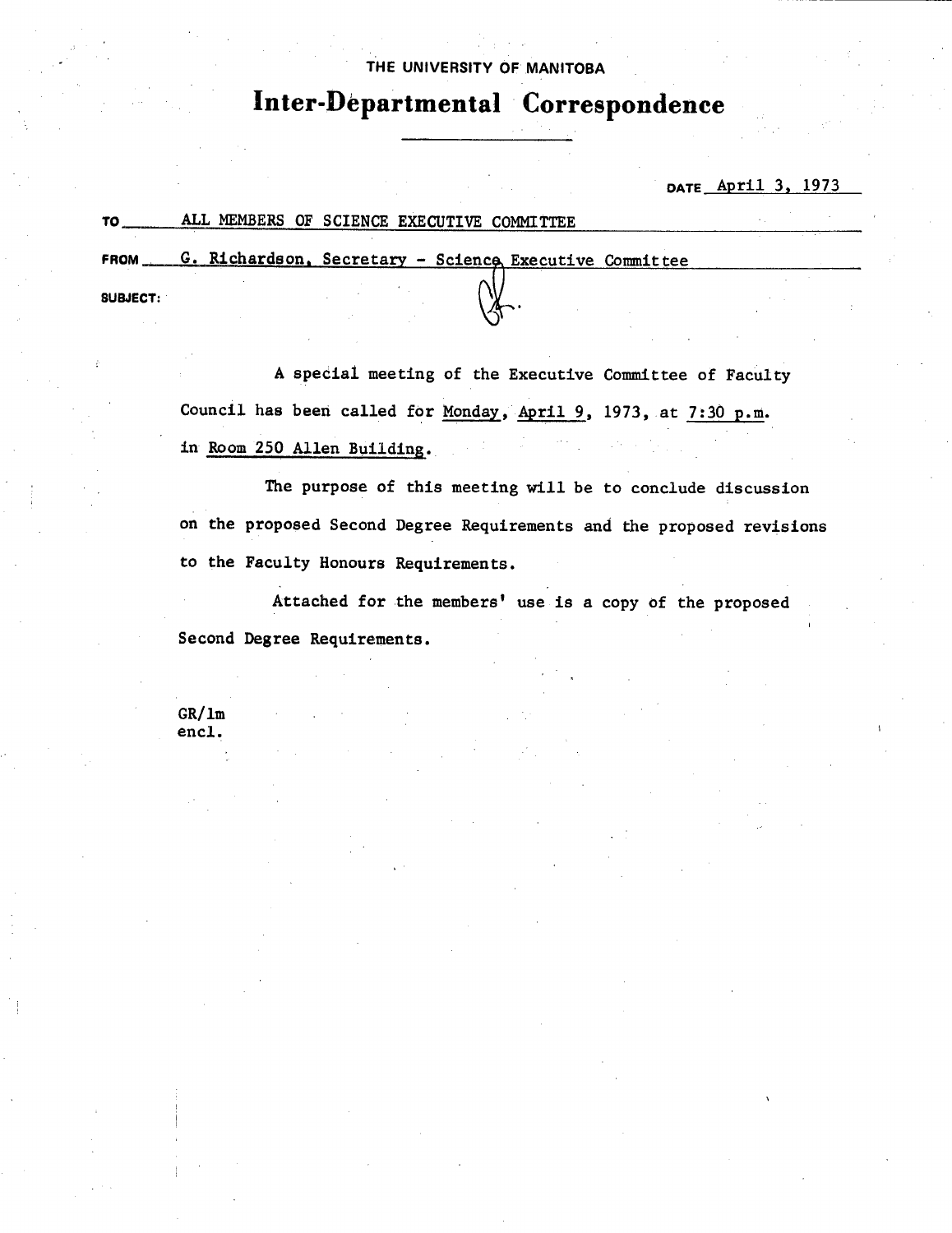Minutes of a Special Meeting of the Executive Committee of Faculty Council held on Monday, April 9, 1973, at 7:30 p.m. in the Faculty Conference Room, 250 Allen Building.

Members Present: Dean R.D. Connor, Chairman; Professors I. Cooke, G.E. Dunn, B.K. Kale, J. Reid, D. Punter, G. Losey, B. Macpherson; Mr. G. Richardson, Secretary.

Regrets: Professors J.M. Vail, P.K. Isaac; Mr.. J. Perrin.

The Chairman requested that one brief item be disposed of at the beginning. The Committee agreed and the Secretary read a letter that he had received from the Chairman of the Committee on Courses, Dean Cooke. The Committee on Courses was recommending for approval two Chemistry courses, 2:220 F and 2:235 F, to be taught in French at St. Boniface College. Both these courses are prerequisite for medicine and veterinary study. There would be no costs to the Department or Faculty associated with these courses. The representatives from St. Boniface College were prepared to meet with the University Chemistry Department in order to establish the course and laboratory material. There was some urgency with this request because St. Boniface College wished to include these courses in their calendar this fall.

Dr. Dunn voiced some surprise at the Department of Chemistry's not being aware, until just recently, of this request. Dean Cooke stated that the Departmental representative had been informed of the request as soon as it was received.

It was moved by Dean Cooke (Punter) that:

"the Executive Committee recommend the approval that these

two courses (2:220 F and 2:235 F) be taught in French at

St. Boniface College."

Unanimous.

It was requested that Faculty Council at its meeting on April 10, 1973, be asked to endorse this recommendation.

#### Second Degree Regulations.

Before asking Dean Cooke to speak to these regulations, the Chairman enquired of him whether or not it would be necessary for these regulations to go back to his Committee for study should the Executive amend them or

 $\cdots$  2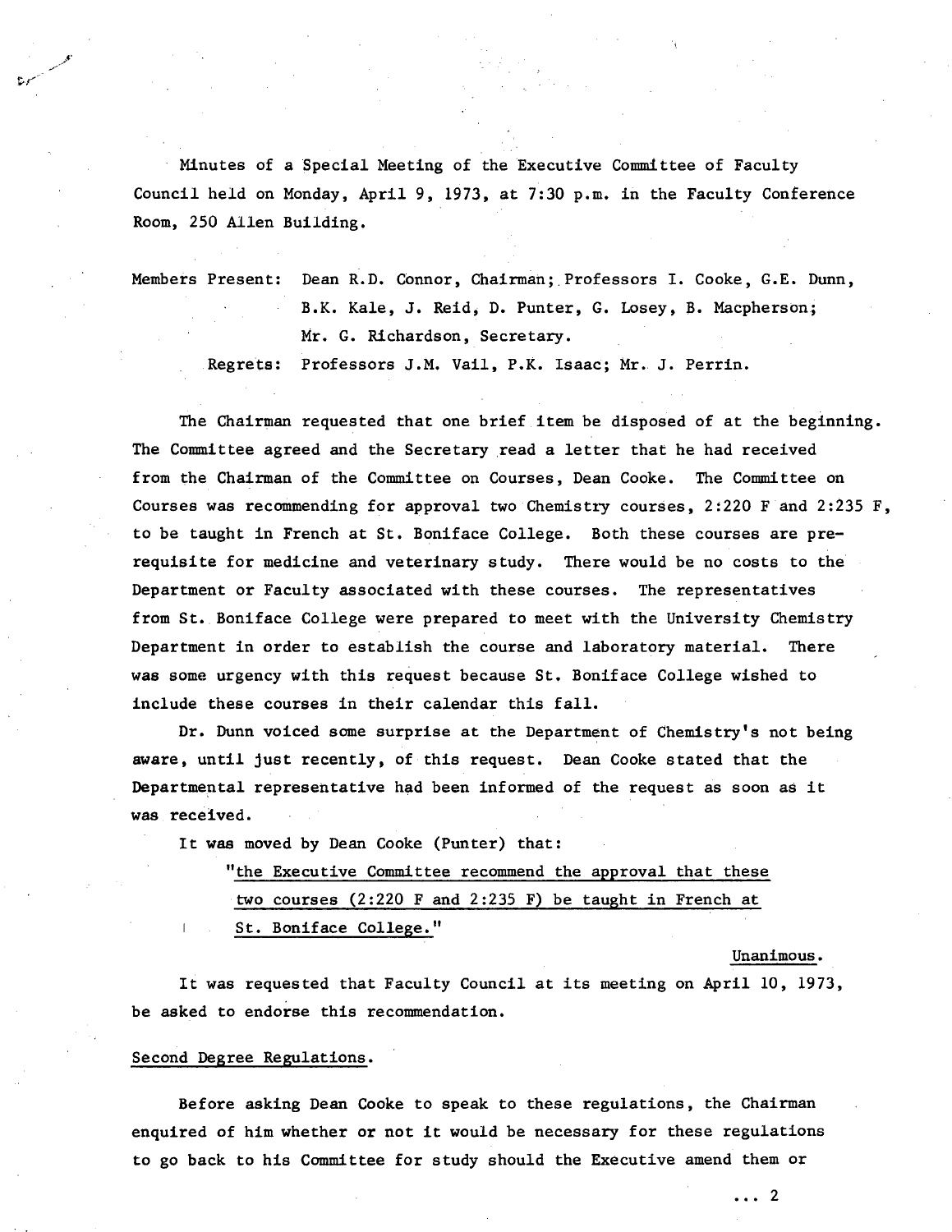would they go forward as amended to the Faculty Council for endorsement? Dean CoOke replied that only a change of a very substantive nature would require the regulations to go back to his committee.

It was agreed that the Executive would discuss each of the three sections of the proposed regulations separately.

#### Section  $(a)$

 $^{11}$ 

Dean Cooke read to the members some statistics regarding the students who at this time were requesting permission to take a second General Degree. The one outstanding fact about these students was that their performances in the first degree were generally "borderline". This lead some members to feel that perhaps attainment levels should be required before a student could take a second degree; however, it was noted that we do not require this of students taking the first degree, why should we of the second?

At this point Dr. Kale entered.

With regard to the second degree requirements of the Faculty of Education, Dean Cooke explained that these were the results of negotiations between the Faculty of Education on campus and the University of Winnipeg. These requirements had been approved by our Senate. Essentially, the requirement for the second degree was five courses beyond the four-year programme for a Bachelor of Education. It was noted that within the four-year Education programme, students were required to take from ten to twelve Arts and Science courses, depending on their particular programme. This, plus the five additional courses, meant that a student could get a Bachelor of Education and a Bachelor of Science Degree with fifteen or seventeen Arts and Science courses, together with ten or eight Education courses.

Following this discussion, it was moved by Professor Losey (Kale) that the rubric for Section (a) be amended to read:

## "B.Sc. (general) following a previous B.A. or B.Sc. (general) degree in Science from Manitoba or Other Institute."

Carried. 1 Opposed.

Approval of the amended wording removed from this regulation, other Bachelor degrees such as the B.Sc. (Home Ec.), B.Sc. (Engineering) and B.Ed. It was felt that these would be handled separately for the time being. This would also make it possible for a student to have two Bachelor of Science Degrees.

In referring to the Bachelor of Education programme and their regulation for the second degree, Dean Cooke stated that he thought the Faculty of

... 3

 $2^{\circ}$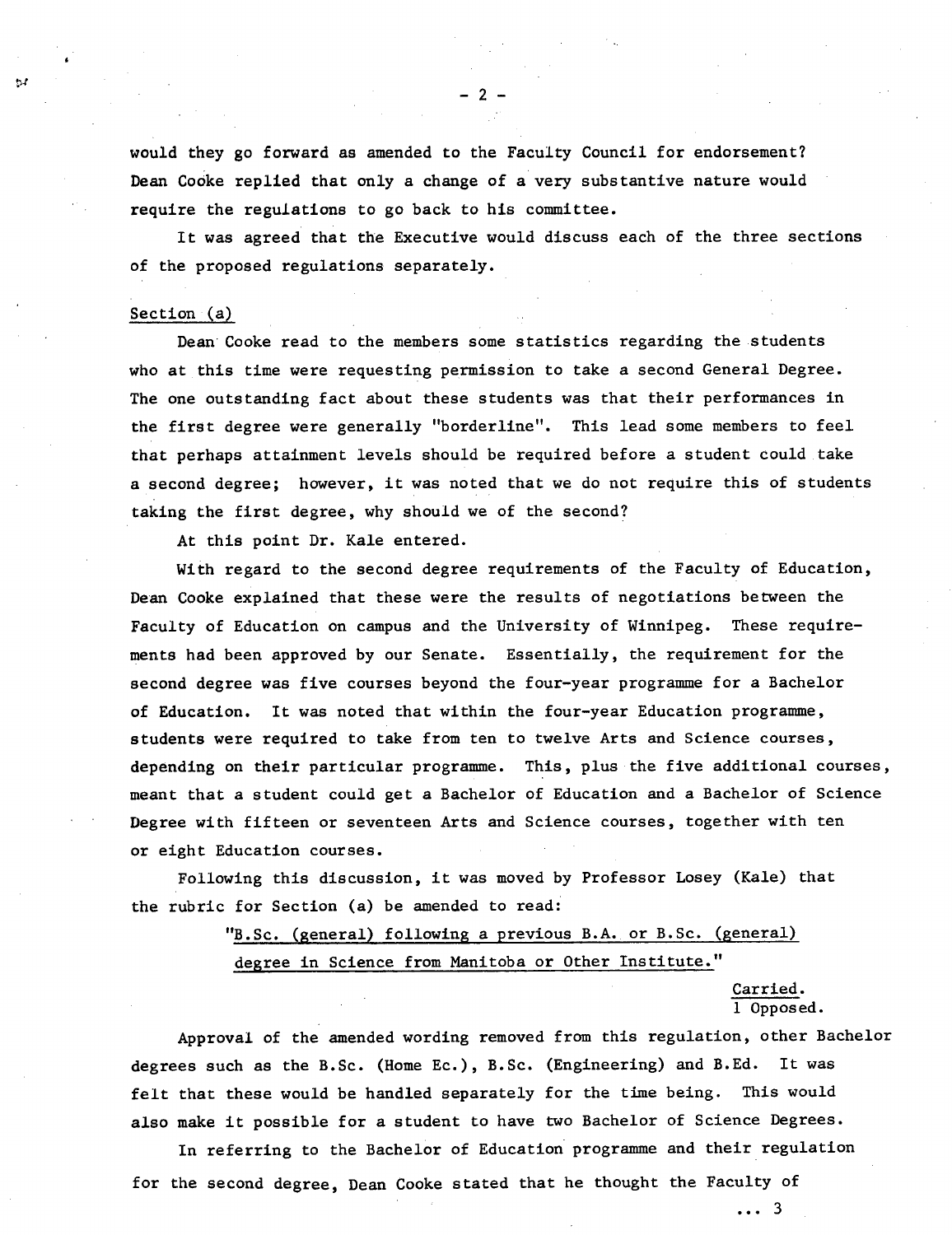Education might be approached with the idea that their Faculty literature might announce a five-year combined B.Ed./B.Sc. programme with the possibility of a student terminating it after four years with only the Bachelor of Education. Although the Faculty of Education had not be approached as yet, Dean Cooke did express optimism with this idea.

-3-

In discussing the possible overlap of course requirements involved in two Bachelor of Science General Degrees, the Chairman noted that at the last Executive meeting, the committee members gave general agreement to the likelihood of departments waiving these special requirements, but the Faculty would still require that the fifteen full courses be completed.

Dr. Losey indicated that he felt the requirement of fifteen full new courses for the second general degree was not necessary, that ten courses would be more appropriate. The rationale given to this was that the first year of both the B.A. and B.Sc. programmes could be considered as being a common, exploratory year and that the two years beyond this, e.g. ten courses, was actually the substance of the programme. Having indicated such, Dr. Losey moved an amendment to Section (a) that the "fifteen" be changed to "ten"; however, the motion failed for lack of a seconder.

There was a brief discussion on the repeating of courses in the second degree which had been taken in the first. It was suggested that perhaps this could be limited to a number, say five; however, it was pointed out that this would favour the "poorer" student in that it gave him a second chance to obtain top marks in certain courses. It was likely that "good" student would not gain by this.

At this point it was moved by Dr. Dunn (Cooke) that Section (a) of the proposed regulations be amended to read:

> "Students will be required to obtain credit in fifteen additional courses (of which a minimum of eight must be from the Faculty of Science) which complete the requirements for the B.Sc. General Degree."

> > Unanimous.

It was moved by Dr. Reid (Dunn) that:

"Section (a) be accepted as amended."

Unanimous.

...4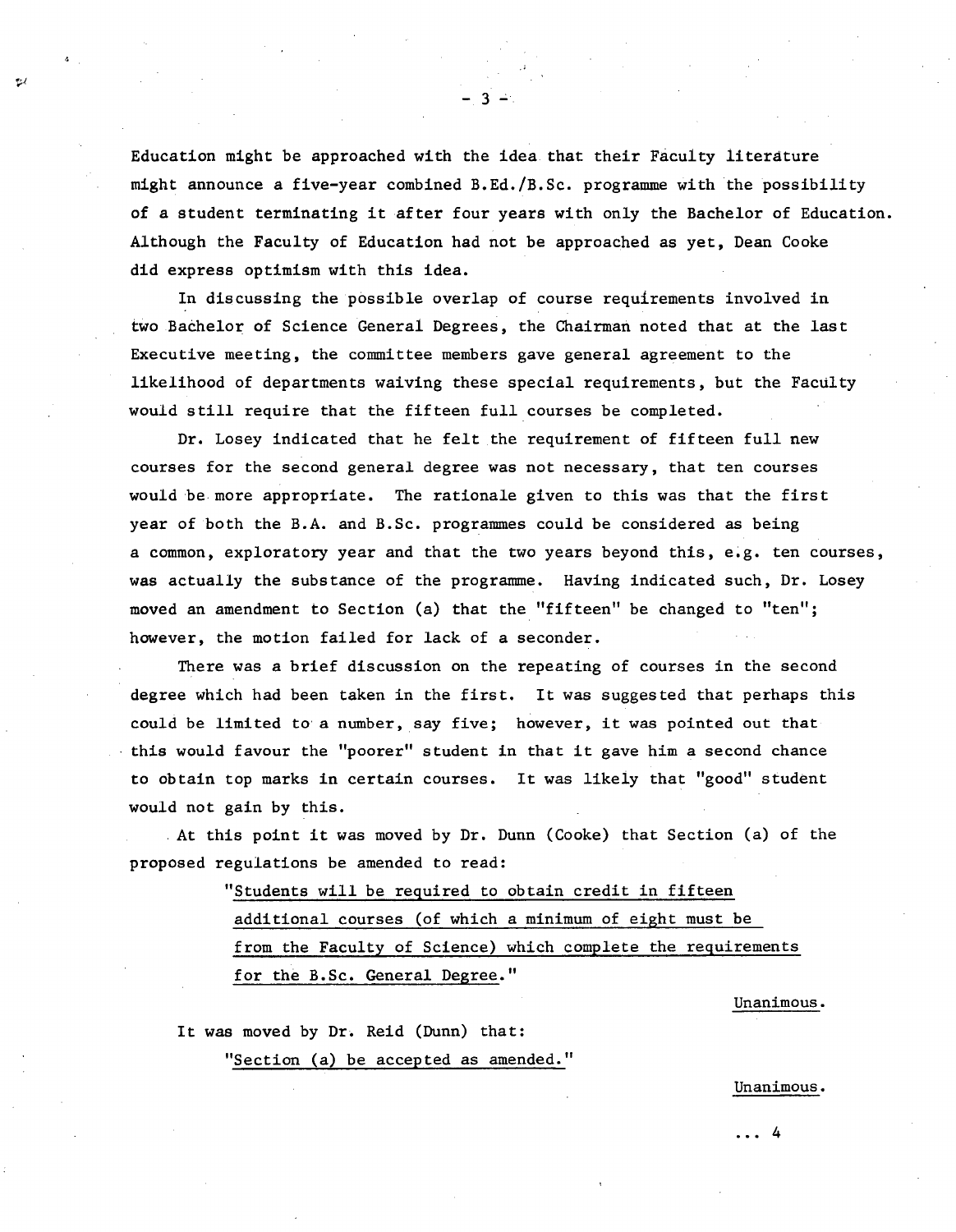#### Section (b)

Discussion on Section (b) began on the surrender of the first degree to obtain the second. Some members claimed they could see no good reason for a student giving up one degree for the other,especially in the case where the degrees were not related. If the student had completed the work required for both degrees, he should be entitled to keep both. The members could see some justification in giving up. the first if the second was essentially an upgrading degree, e.g. B.Sc. with Physics major to a Physics (Honours) Degree. There was also some doubt expressed as to whether or not the Faculty could legally require a student to surrender his degree.

The following amendment to the proposed regulation (b) was put forth by Dr. Reid (Losey), thus changing (b) to read:

> "After completing a minimum of 30 additional credit hours and fulfilling all of the course requirements specified in the University calendar by the Honours Department(s) and the B.Sc. (Honours) residence requirements, a student may surrender his B.Sc. or B.A. General Degree to obtain a B.Sc. (Honours) Degree. A student completing 60 or more credit hours and satisfying the conditions specified above will be awarded a B.Sc. (Honours) Degree without being required to surrender his general degree."

It was subsequently moved by Dean Cooke (Dunn) that:

"The figure of 60 credit hours be removed and substituted by 90 credit hours."

Unanimous.

With this amendment to the original amendment, a vote was taken; the original amendment was Carried, with one Opposed.

It was moved by Dean Cooke (Losey) that:

"Section (b) be accepted as amended."

Unanimous.

...5

#### Section (c)

With regard to this section, Dean Cooke suggested to the Committee that special consideration might be given to the two other Manitoba Universities